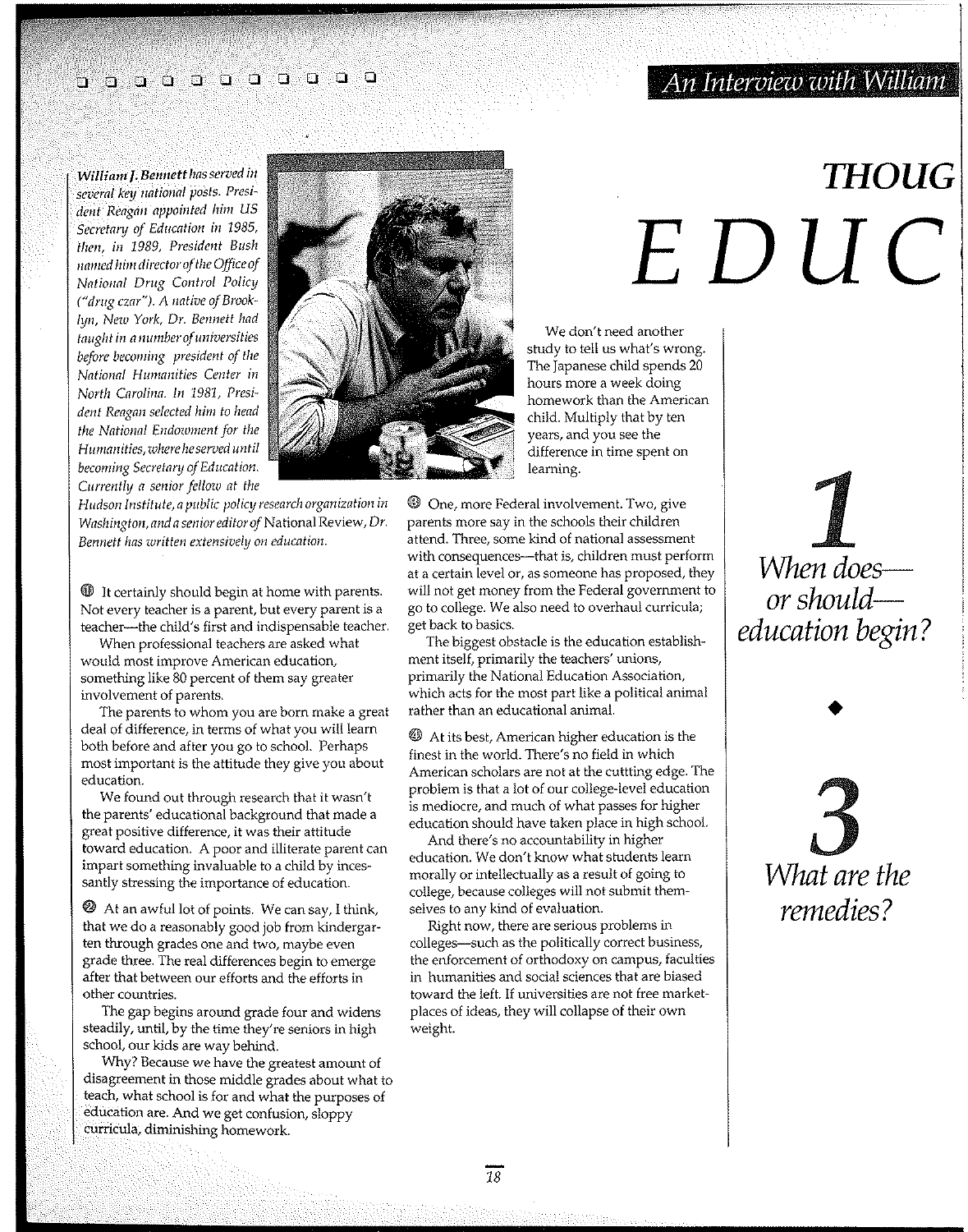### Bennett and Albert Shanker

# *HTS* **ON**  *ATION*

*At what point does public education go wrong?* 

•

 $\frac{\sqrt{2}}{2}$ *How could higher education best be improved?* 

*Albert Shanker, long a force in public education, has been president of the American Federation of Teachers, AFL-CIO, since* 1974. *In 1978, he was elected president of the International Federation of Free Teachers' Unions, the first Amen' can to hold this post. A vice president of the AFL-CIO and chairman* 

*of its International Affairs Committee, he serves on the National Board for Professional Teaching Standards, the President's Education Policy Advisory Committee, and the President's Council on Competitiveness. Shanker has taught at the elementary and high school levels, as well as at the Harvard Graduate School of Education. "Where* We *Stand," his weekly* New York Times *column on education, is in its 21st year.* 

**O** The foundations for education begin with parents at home. Each infant needs to have at least one adult who spends a tremendous amount of time caring for it. They learn to communicate, and eventually that leads to talking and reading stories to the child.

You can't get that if a child is abandoned in the home, as many are in low-income groups. You can't get it through the system of babysitters that's often used in upper-income homes where both parents work. It has to be one on one-parent and child.

 $\bullet$  It goes wrong at many points. For one thing, we have a model of a school that never worked for most people and still doesn't work-unless you have a society like Japan. It works there because mothers are willing to spend enough time, and everyone is putting so much pressure on the kids to conform. But there's no question that other societies will never do that, and we don't know how much longer Japan will do it.

Another place we go wrong in this country is that we have the lowest standards for teachers in the industrialized world. We treat schools mainly as custodial institutions. Since most of our colleges have no standards for admissions, we're not getting top-notch teachers. If we had all the top college graduates in the country going into



teaching, we still wouldn't be able to put one qualified teacher in each classroom.

Another problem is the constant meddling in educational affairs by unqualified people at every level. And education here is very political. School board members need name-recognition to get reelected, and *they* get it by digging up the dirt in the *system* and going public with it. We've got 15,000 school districts in this country and it's very hard to think of five really outstanding superintendents. And that's because it's basically a job of political juggling.

Another problem in education is that students don't have to work. Why should they, if they know they can graduate from high school and go to college without working?

**<sup>3</sup>** The remedies? We need to apply the great new consumer products we've created-like video and audio tapes, computers and VCRs-to reaching youngsters educationally.

We need to alter the politics of education radically. We have to allow each school to be an independent entity, almost like a business. We need incentives for both adults and students; rewards for those who succeed, and penalties for those who consistently fail.

 $\bullet$  We should establish a ten-year period in which to move up to world-class admission standards in our colleges and universities.

Right now, the highest dropout rate in the country-over 50%-is in colleges, not in public schools. What we've been doing is taking a lot of kids who are semi-literate and semi-numerate, giving them an education they should have gotten in junior high and calling it a bachelor's degree. And more than half of them can't even cut that, so they're saddled with huge loans and they've gotten nothing out of it

I think we need to announce today that ten years from now our standards for getting into college here will be the same as they are in France, England, Germany, Canada, and then begin raising them gradually. We'd end up with more of our kids qualified. They'd stay in school, and we'd have more college graduates than we have today.

And I wouldn't allow *those* kids who didn't make it to go on through life without any further education. We need all sorts of strong vocational education out there.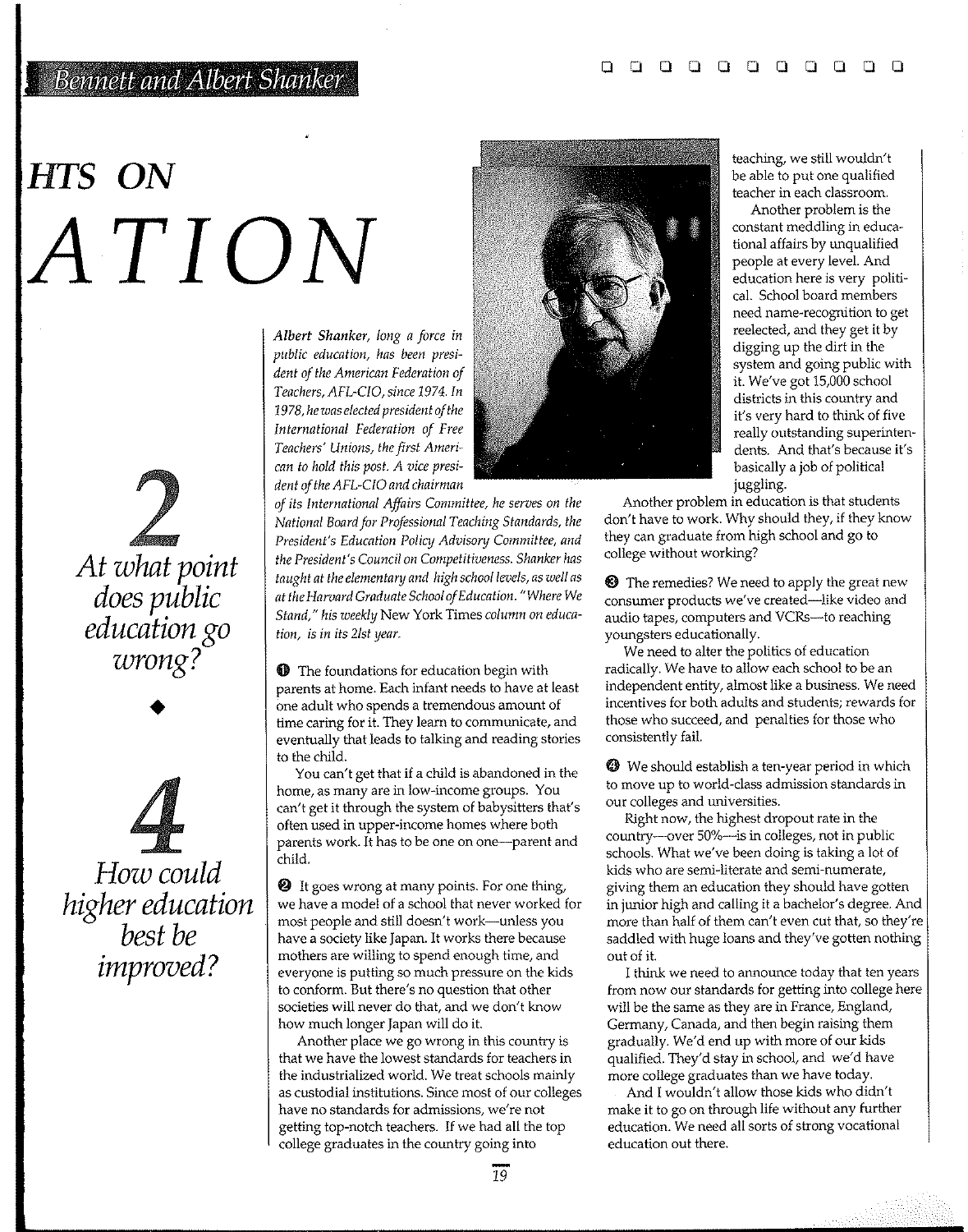#### $\triangle$  COMPASS  $\triangle$  INTERVIEW.



 $\textcircled{\tiny{\textcircled{\tiny{1}}}}$  It all depends on what you mean. One of the beauties of the American system is that we are committed to educating everyone as best we can, and we should

not hedge on that commitment. But we should not be embarrassed to give outstanding and talented students every opportunity and not hold them back. Unfortunately, there has been a tendency to reduce education to the lowest common denominator.

Magnet schools are springing up all over the country. They attract students with special talents and abilities. It's a very good idea and we should encourage it. We have special education programs that have been blessed by everyone for kids who have problems; we should have similar programs for kids who have exceptional talents.

@ Yes, but for the most part the education business should belong to parents and teachers and principals. Corporations should help, but when they help they should ask for something in return, attach some strings by insisting on strong performance by the schools.

I know of one company that gave a school a computer for every child-but math courses weren't required past the tenth grade.

@ Very important. Most of the education establishment hates standards and hates testing, because those are the ways you get accountability, and when that happens some people may lose their jobs. Every civilized country has standards. We have been woefully negligent in this area. The power of the unions is a big part of it.

@l President Bush's education proposal involves more than choice, but choice is an important part of it. Public funds should be for the public; public education funds should be for the education of the public. Students use public money to attend private, parochial and public universities. They should be able to use these funds in the same way at the elementary and secondary levels.

The reasons for it are clear, and a majority of Americans agree. Choice will give parents more say, will increase competition among schools, and will provide greater educational opportunity for the children of the poor---those whose parents can't afford private or parochial schools.

Good public schools will have nothing to fear from such competition; poor public schools will have much to fear, and they should.

*5. Is II elitist II education to be avoided or encouraged?* 

6. Do *corporations luzve a role to play in education?* 

*7. How important are educational standards?* 

*8. Is the Bush Administration's main proposal for overcoming our education* . . , *crzsls-usmg public funds to send children to private and parochial schools--a sound one?* 

**<sup>1</sup>** If elitist means that only rich people and white people should have access to higher quality education, the answer is that it should be discouraged. But if it means that there ought



to be reading, writing, mathematical and cultural standards for admission into universities, then it's absolutely to be encouraged.

My point is not to limit things to an elite, or to reduce the number of people who are learning, but to give everybody the maximum amount of education they can possibly take, but at an appropriate level.

 $\Theta$  I think they do. For instance, education in this country is terribly mismanaged, and that's an area that people in business know something about. A sharing of their ideas and skills could be very important for public schools.

Instead of crying about the poor nature of schools, business could send a very strong message by asking everyone who applies for a job, "How are you doing, or how did you do, in school?" There's nothing stronger business can do than let people know that what they do in school is going to follow them.

**<sup>3</sup>** Extremely important. How you set standards is crucial. A single standard for everyone means you'll be operating at a very low level. What you need is a set of standards that says to every kid, "You can be better than you are now."

Testing is very important, and you get what you test. In Europe, there are essay questions and long oral exams, instead of true-or-false and multiple choice. Is it surprising that their kids know how to read, write and even think better than ours?

 $\Theta$  It's unsound for a bunch of reasons. For one, it's been shown that private and parochial schools are doing no better than public schools in teaching youngsters.

For another, once you give money to one religion you've got to give it to all of them. Do we really want taxpayers' money going to racists to set up their own schools? Do we want immigrant schools where kids don't have to be taught the English language? I think the administration is sacrificing reality to ideology this time.